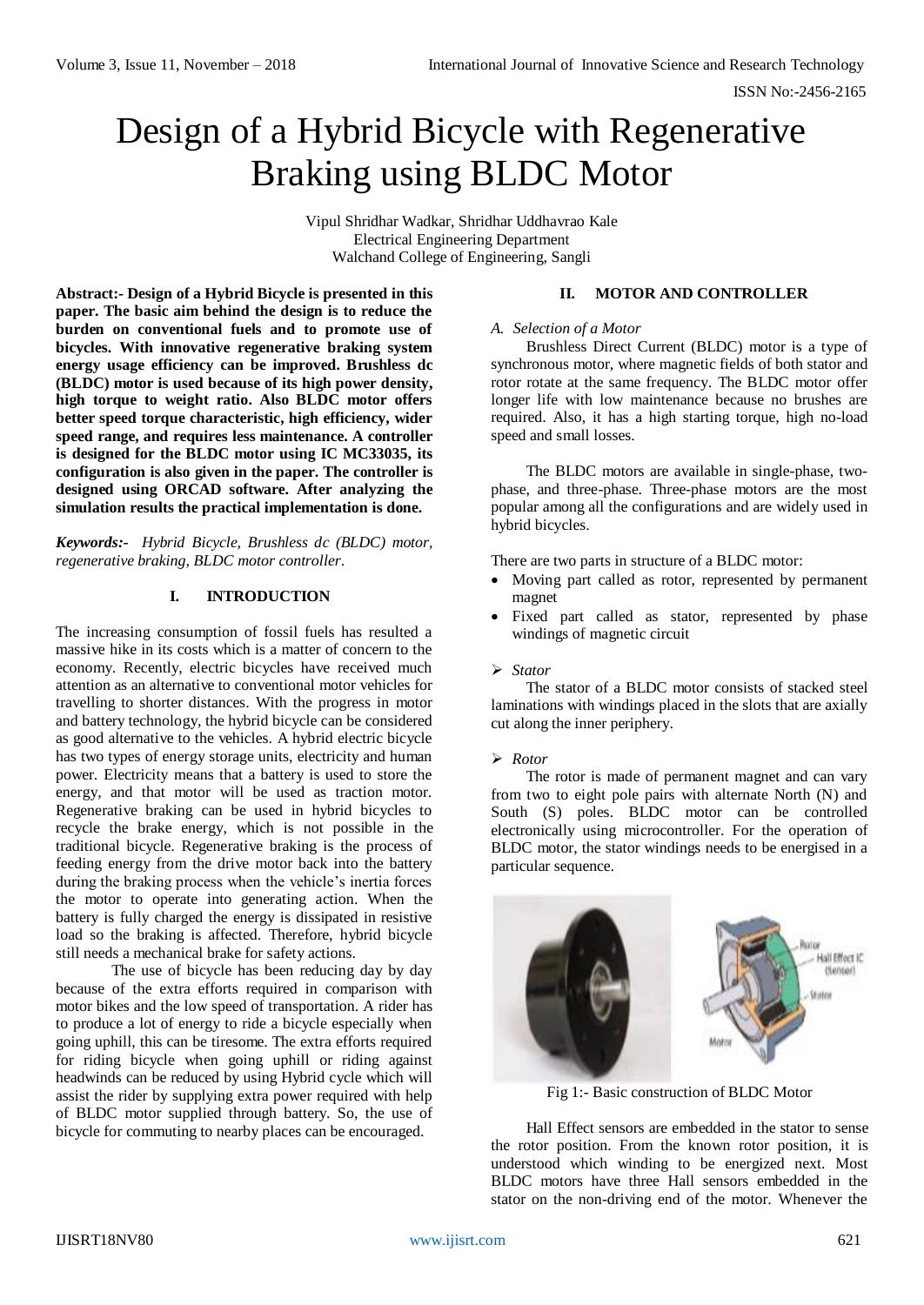ISSN No:-2456-2165

rotor magnetic poles pass near the Hall sensors, they generate a high or low signal, which indicates that N or S pole is passing near the sensors. Based on the combination of these Hall Sensor signals, the exact sequence of commutation can be determined.

## *B. Power Calculations for Selection of Motor*

The total power Ptotal required to drive the bicycle ican be given as the sum of the power to overcome the slope Phill, power to overcome the air drag Pdrag, and the power to overcome the friction Pfriction. Mathematically it can be represented as,

 $Ptotal = Pdrag + Phill + Pfriction$ 

 $Pdrag = ((Cd.D.A)/2) * (Vg + Vw)^2 * Vg$ 

Phill =  $9.81 * G * Vg * m$ 

Pfriction =  $9.81 * m * Rc * Vg$ 



Fig 2:- Forces on bicycle

*D* is Density of air in  $kg/m<sup>3</sup>$ 

A is Frontal area in m<sup>2</sup>. The frontal area is the area of the mass encountered by the air.

Typical values of frontal area are

 $A = 0.4$  m<sup>2</sup> to 0.5 m<sup>2</sup>

*Cd* is Drag – The drag coefficient is small for aerodynamic bodies

Typical values of drag coefficient are:

Passenger car:  $Cd = 0.3$ , upright Cyclist:  $Cd = 1$  and  $Cd =$ 0*.*5 for cyclist

*Vg* is Ground speed in m/s

*Vw* is Head wind speed in m/s

*G* is Slope grade

*m* is Weight of the rider in kg

*Rc* is Rolling Coefficient – The rolling coefficient changes with friction effect.

Calculations are done for riders of different weights. So, BLDC motor of 24 V, 400 W is selected for the project. With increase in the torque requirement, speed of the BLDC motor falls. Efficiency of the motor increases slowly with speed and is maximum at speed around 1600 rpm and torque is approximately 14 Nm. Torque produced by the motor at the shaft increases with increase in load. Maximum of 22 Nm torque is required at highest gradient of 6% grade.

## **III. CONTROLLER DESIGN**

BLDC motor controller is designed by using IC MC 33035, IRF3205, IR2103 and controller circuit is prepared by using ORCAD software. This device has a rotor position decoder for proper commutation sequencing, frequency programmable saw tooth oscillator, three open collector top drivers, and three high current totem pole bottom drivers ideally suited for driving power MOSFETs. There are options for control of motor operations such as open loop speed, forward or reverse direction rotation and dynamic braking. The MC33035 operates with electrical sensor phasing of either 60°/300° or 120°/240°, and can be used to control the brushed DC motors. Suitable drivers IR2103 and other are used to drive the MOSFET, IRF3205. Controller circuit prepared is as shown in the figure below.



Fig 3:- Controller circuit design in ORCAD

# **IV. BASIC METHODOLOGY AND DESIGN STEPS**



Fig 4:- Basic block diagram of the project

Inverter Bridge is used to convert input DC supply into three phase ac supply. Hall Effect sensor is used as a speed feedback given to the controller. The input to the controller is reference speed and torque, and actual speed and torque, from which the controller calculates the actual power and reference power. And controller takes the action of either motoring or regenerative braking. Separate brake